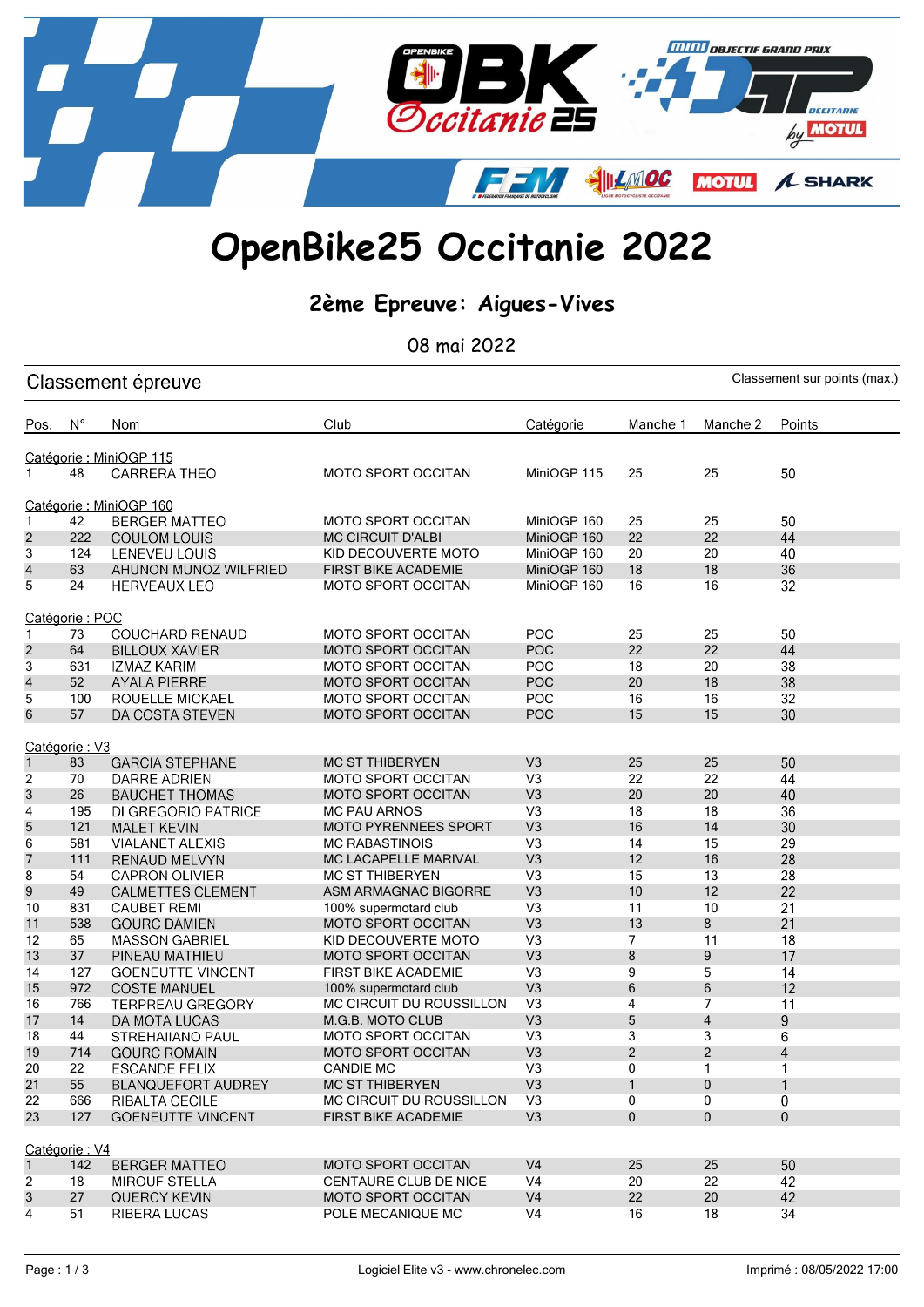

## OpenBike25 Occitanie 2022

### 2ème Epreuve: Aigues-Vives

08 mai 2022

| Classement sur points (max.)<br>Classement épreuve |               |                          |                            |                |                |                |                |
|----------------------------------------------------|---------------|--------------------------|----------------------------|----------------|----------------|----------------|----------------|
| Pos.                                               | $N^{\circ}$   | Nom                      | Club                       | Catégorie      | Manche 1       | Manche 2       | Points         |
|                                                    |               | Catégorie: V4 (Suite)    |                            |                |                |                |                |
| 5                                                  | 39            | <b>GUERRERO MATHYS</b>   | POLE MECANIQUE MC          | V <sub>4</sub> | 18             | 16             | 34             |
| 6                                                  | 16            | JAHIER MATHIEU           | <b>MC ST THIBERYEN</b>     | V <sub>4</sub> | 15             | 14             | 29             |
| $\overline{7}$                                     | 74            | <b>MARCUZZO THIERRY</b>  | MOTO SPORT OCCITAN         | V <sub>4</sub> | 13             | 15             | 28             |
| 8                                                  | 15            | DA SILVA AXEL            | POLE MECANIQUE MC          | V <sub>4</sub> | 14             | 13             | 27             |
| $\overline{9}$                                     | 219           | <b>BAUDY SIMON</b>       | <b>MOTO SPORT OCCITAN</b>  | V <sub>4</sub> | 12             | 11             | 23             |
| 10                                                 | 75            | <b>BOUFFIES CORENTIN</b> | <b>MOTO SPORT OCCITAN</b>  | V <sub>4</sub> | 8              | 12             | 20             |
| 11                                                 | 988           | SMEETS FRANCOIS          | <b>FIRST BIKE ACADEMIE</b> | V <sub>4</sub> | 11             | $\mathsf g$    | 20             |
| 12                                                 | 9             | <b>VENNER MATHEO</b>     | <b>MOTO SPORT OCCITAN</b>  | V <sub>4</sub> | 9              | 10             | 19             |
| 13                                                 | 529           | DANIAU ROBIN             | <b>FIRST BIKE ACADEMIE</b> | V <sub>4</sub> | 10             | 8              | 18             |
| 14                                                 | 43            | <b>DWORJACK VALENTIN</b> | ASM ARMAGNAC BIGORRE       | V <sub>4</sub> | 7              | $\overline{7}$ | 14             |
| 15                                                 | 113           | <b>GOURRAS MARTIN</b>    | <b>MOTO SPORT OCCITAN</b>  | V <sub>4</sub> | 5              | 6              | 11             |
| 16                                                 | 19            | <b>BAUZA JULES</b>       | <b>MOTO SPORT OCCITAN</b>  | V <sub>4</sub> | $\overline{4}$ | 5              | 9              |
| 17                                                 | 12            | <b>GRATIOT CAROLINE</b>  | <b>MC ST THIBERYEN</b>     | V <sub>4</sub> | 3              | 4              | $\overline{7}$ |
| 18                                                 | 23            | <b>HERVEAUX ROMAIN</b>   | <b>MOTO SPORT OCCITAN</b>  | V <sub>4</sub> | 6              | $\Omega$       | 6              |
| 19                                                 | 79            | SANTOLALLA JEAN PIERRE   | <b>MOTO SPORT OCCITAN</b>  | V <sub>4</sub> | $\overline{2}$ | 3              | 5              |
| 20                                                 | 423           | <b>DANIAU ERIC</b>       | <b>FIRSTBIKE ACADEMY</b>   | V <sub>4</sub> | $\mathbf{1}$   | $\overline{2}$ | 3              |
| 21                                                 | 91            | DANIAU THOMAS            | <b>FIRST BIKE ACADEMIE</b> | V <sub>4</sub> | 0              | $\mathbf{1}$   | $\mathbf{1}$   |
| 22                                                 | 5             | CARRERA LAURENT          | <b>MOTO SPORT OCCITAN</b>  | V <sub>4</sub> | $\mathbf 0$    | $\mathbf{0}$   | 0              |
| 23                                                 | 3             | BASTIDE DAVID            | <b>MOTO SPORT OCCITAN</b>  | V <sub>4</sub> | 0              | $\Omega$       | 0              |
|                                                    |               |                          |                            |                |                |                |                |
|                                                    | Catégorie: V5 |                          |                            |                |                |                |                |
| 1                                                  | 118           | <b>MAIFFRET KEVIN</b>    | MC CIRCUIT D'ALBI          | V <sub>5</sub> | 25             | 25             | 50             |
| $\overline{c}$                                     | 25            | <b>BARROT SAMUEL</b>     | <b>MOTO SPORT OCCITAN</b>  | V <sub>5</sub> | 22             | 20             | 42             |
| 3                                                  | 90            | <b>ABELLAN LUCIEN</b>    | <b>MC PAU ARNOS</b>        | V <sub>5</sub> | 0              | 22             | 22             |
| $\overline{\mathbf{4}}$                            | 62            | ANSART JEAN HUBERT       | <b>MOTO SPORT OCCITAN</b>  | V <sub>5</sub> | $\mathbf{0}$   | $\mathbf{0}$   | $\overline{0}$ |
|                                                    | Catégorie: V6 |                          |                            |                |                |                |                |
| $\mathbf{1}$                                       | 217           | ROQUES STANISLAS         | MOTO SPORT OCCITAN         | V <sub>6</sub> | 25             | 25             | 50             |
| 2                                                  | 10            | <b>MUNIOZ MATHIEU</b>    | <b>MOTO SPORT OCCITAN</b>  | V <sub>6</sub> | 22             | 18             | 40             |
| 3                                                  | 8             | <b>CAUSSAT HERVE</b>     | <b>MOTO SPORT OCCITAN</b>  | V <sub>6</sub> | 18             | 16             | 34             |
| $\overline{\mathbf{4}}$                            | 727           | <b>FOISSAC FLORIAN</b>   | <b>BOUILLAC MOTO SPORT</b> | V <sub>6</sub> | 15             | 15             | 30             |
| 5                                                  | 86            | VIEIRA KILLIAN           | <b>MOTO SPORT OCCITAN</b>  | V <sub>6</sub> | 16             | 14             | 30             |
| 6                                                  | 11            | <b>MANOUDIAN LUCAS</b>   | <b>MOTO SPORT OCCITAN</b>  | V <sub>6</sub> | 14             | 13             | 27             |
| $\overline{7}$                                     | 67            | ANDRIEU JULES            | <b>MC LIMOUXIN</b>         | V <sub>6</sub> | 13             | 12             | 25             |
| 8                                                  | 72            | <b>JANIN MATHIS</b>      | 100%SMC                    | V <sub>6</sub> | 0              | 22             | 22             |
| 9                                                  | $\mathbf{1}$  | LACOMBE JOEL             | <b>MOTO SPORT OCCITAN</b>  | V <sub>6</sub> | 11             | 10             | 21             |
| 10                                                 | 30            | <b>BOUCHET JOAN</b>      | <b>ASPI RACING</b>         | V <sub>6</sub> | 0              | 20             | 20             |
| 11                                                 | 38            | <b>ALIBERT YANN</b>      | MOTO SPORT OCCITAN         | V <sub>6</sub> | 9              | 11             | 20             |
| 12                                                 | 151           | LE BLEVENNEC FABIO       | MOTO SPORT OCCITAN         | V <sub>6</sub> | 20             | $\Omega$       | 20             |
| 13                                                 | 152           | <b>MARY LAURENT</b>      | MOTO SPORT OCCITAN         | V <sub>6</sub> | 10             | 9              | 19             |
| 14                                                 | 110           | <b>GUERRERO DAMIEN</b>   | POLE MECANIQUE MC          | V <sub>6</sub> | 12             | $\overline{7}$ | 19             |
| 15                                                 | 21            | RUMEAU FLORENT           | <b>MC ST THIBERYEN</b>     | V <sub>6</sub> | 8              | 8              | 16             |
| 16                                                 | 53            | <b>BOSCH FABRICE</b>     | <b>MOTO SPORT OCCITAN</b>  | V <sub>6</sub> | $\overline{7}$ | $\mathbf 0$    | 7              |
| 17                                                 | 34            | <b>BAUDOT REMI</b>       | <b>MOTO SPORT OCCITAN</b>  | V <sub>6</sub> | $\mathbf{0}$   | $\mathbf{0}$   | 0              |
|                                                    |               |                          |                            |                |                |                |                |